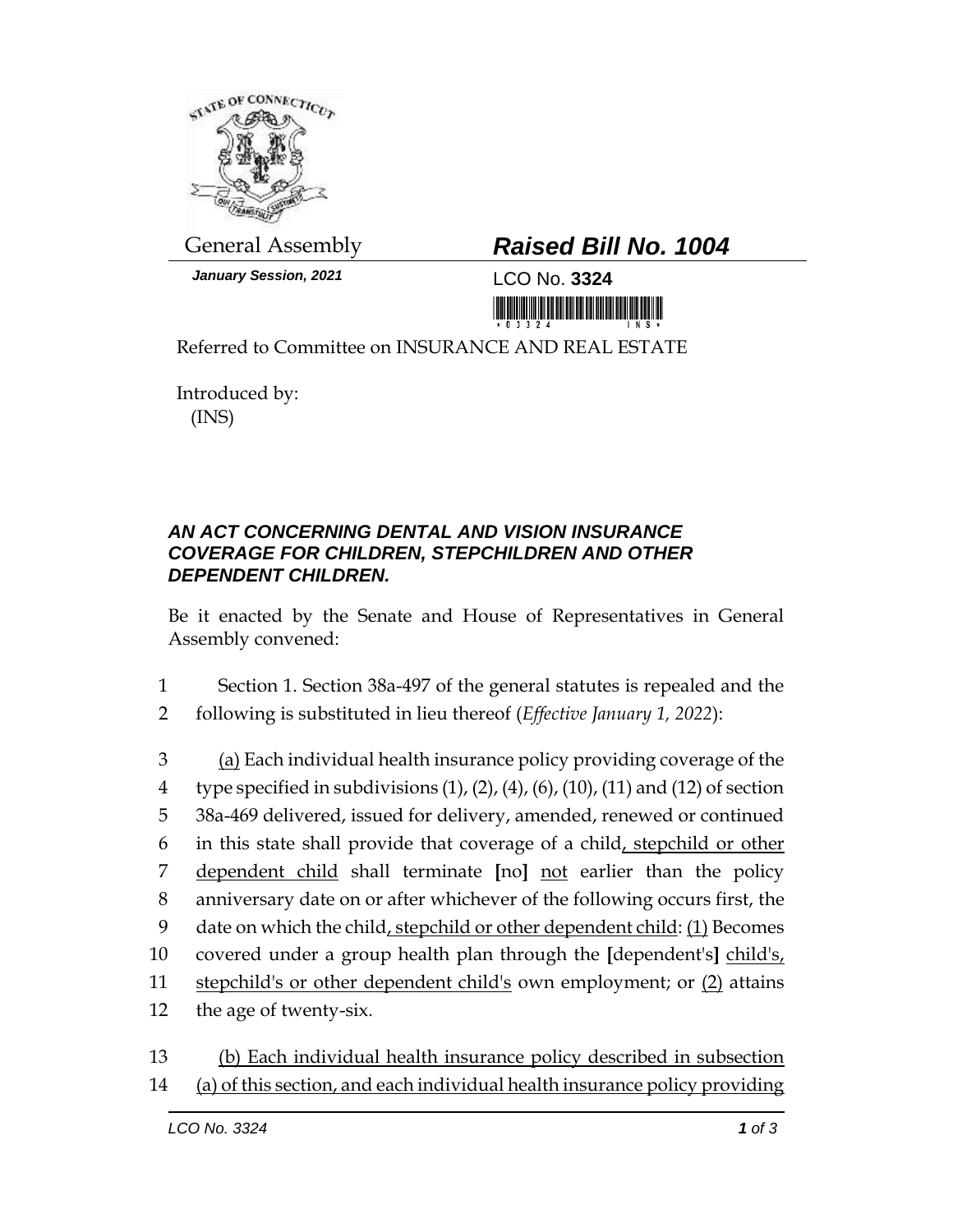coverage of the type specified in subdivision (16) of section 38a-469 delivered, issued for delivery, amended, renewed or continued in this state, that includes or provides dental or vision coverage shall provide that dental or vision coverage of a child, stepchild or other dependent child shall terminate not earlier than the policy anniversary date on or after whichever of the following occurs first, the date on which the child, stepchild or other dependent child: (1) Becomes covered under a group health plan through the child's, stepchild's or other dependent child's own employment; or (2) attains the age of twenty-six. (c) Each **[**such**]** policy subject to this section shall cover a stepchild or other dependent child on the same basis as a biological child. Sec. 2. Section 38a-512b of the general statutes is repealed and the following is substituted in lieu thereof (*Effective January 1, 2022*): (a) Each group health insurance policy providing coverage of the type specified in subdivisions (1), (2), (4), (6), (10), (11) and (12) of section 38a- 469 delivered, issued for delivery, amended, renewed or continued in this state shall provide that coverage of a child, stepchild or other dependent child shall terminate **[**no**]** not earlier than the policy anniversary date on or after whichever of the following occurs first, the date on which the child, stepchild or other dependent child: (1) Becomes covered under a group health plan through the **[**dependent's**]** child's, 36 stepchild's or other dependent child's own employment; or (2) attains the age of twenty-six. (b) Each group health insurance policy described in subsection (a) of this section, and each group health insurance policy providing coverage

 of the type specified in subdivision (16) of section 38a-469 delivered, issued for delivery, amended, renewed or continued in this state, that includes or provides dental or vision coverage shall provide that dental or vision coverage of a child, stepchild or other dependent child shall 44 terminate not earlier than the policy anniversary date on or after 45 whichever of the following occurs first, the date on which the child, stepchild or other dependent child: (1) Becomes covered under a group